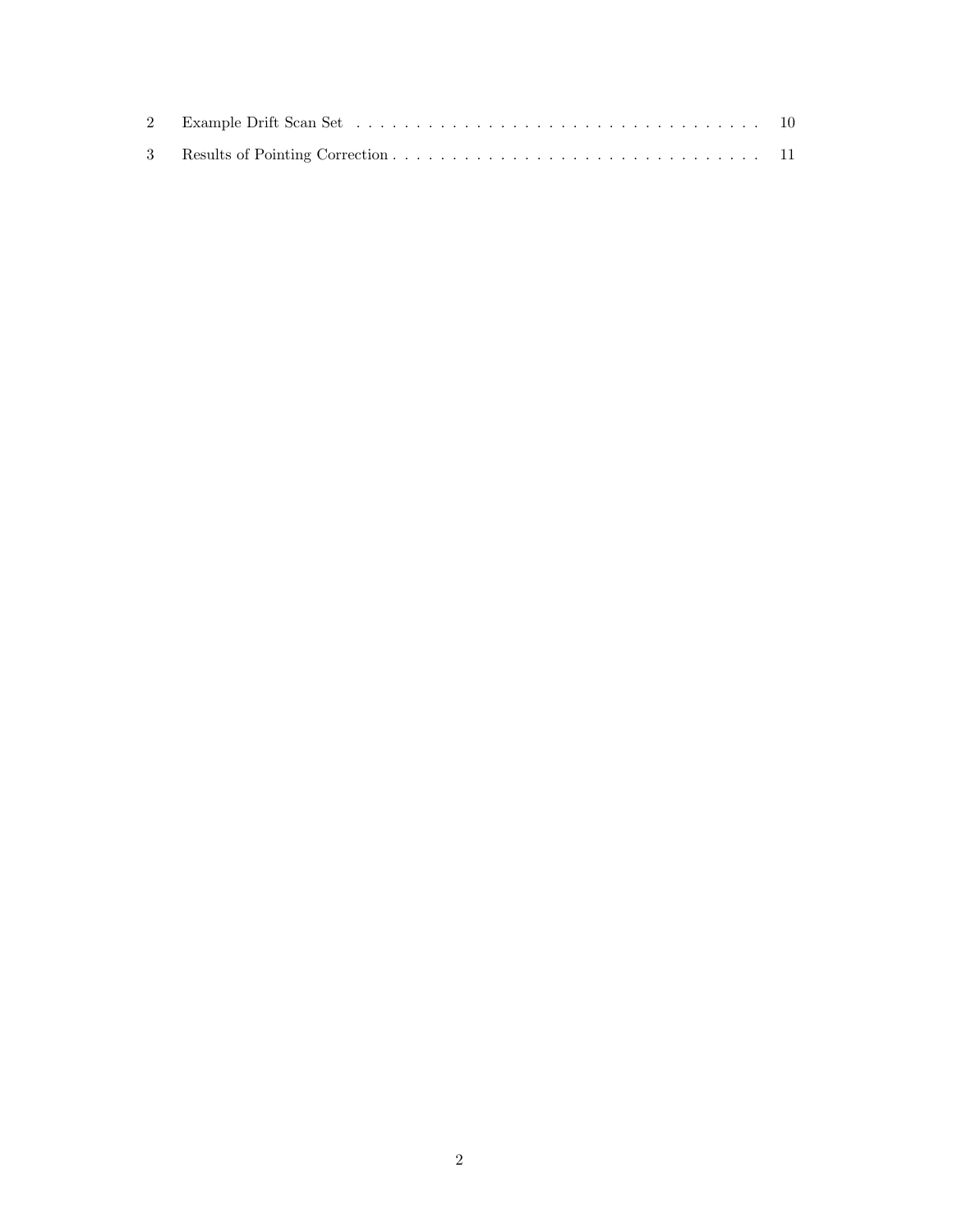### 1 Introduction

This memo documents the LWA1 pointing error and the correction applied to minimize this error. Although the correction presented in this memo is effective at minimizing the error, the source of the error is still unknown. This memo is structured as follows: Section 2 lists the observations taken in order to determine the pointing error and §3 presents the analysis method. The results of the analysis, including the best-fit correction, are given in §4. Finally, a brief history of the pointing error and corrections for it are provided in Appendix A.

### 2 Data

The data used to determine the pointing correction were collected between March 6th and March 10th, 2013. The data consist of 17 drift scan sets of 3C123, Cas A, Cyg A, Her A, Tau A, and Vir A at elevations greater than 30 degrees. The positions of each of the sources are shown on the sky in Figure 1. Each drift scan set is comprised of three one-hour beam former observations: one centered on the source, one offset from the source by one degree to the south, and one offset from the source by one degree to the north. For all beam former observations, the tunings were set to 38 and 74 MHz with a bandwidth of 4.9 MS/s. It should be noted that only the 74 MHz data was used to determine the pointing error due to the higher angular resolution at this frequency.

After collecting the data, the pointing error for each drift scan set was determined. First, the time when the source transits the beam was determined by fitting a Gaussian to the power associated with the inner 75% of the bandpass as a function of time. This provides the time of transit, the peak power for the beam, and an estimate of the full width at half power for the beam. The observed beam transit time was then differenced from the expected beam transit time for the source to determine the right ascension error. The observation within each set with the highest peak power was adopted as the best measurement of this error. The declination error was determined in a similar fashion, i.e., by fitting a Gaussian to the peak power measurements as a function of declination offset. Since each drift scan set contains only three data points, the full width at half power from the right ascension fits was used to increase the number of free parameters in the fit. An example of the spectrometer data and the above procedure for one Cyg A set is shown in Figure 2. The results of the right ascension and declination error determinations for all sources are listed in Table 1.

### 3 Pointing Analysis

#### 3.1 Mathematical Background

Once the right ascension and declination errors were determined for all sources, the errors were fit to find the best pointing correction. The resulting pointing correction is implemented within the monitor and control software (MCS) as a rotation about an axis with three parameters:  $\theta$ ,  $\phi$ , and  $\psi$ . θ and φ define the orientation of the rotation axis with θ and φ related back to azimuth and elevation via:

$$
azimuth = 90^{\circ} - \theta; elevation = 90^{\circ} - \phi.
$$
 (1)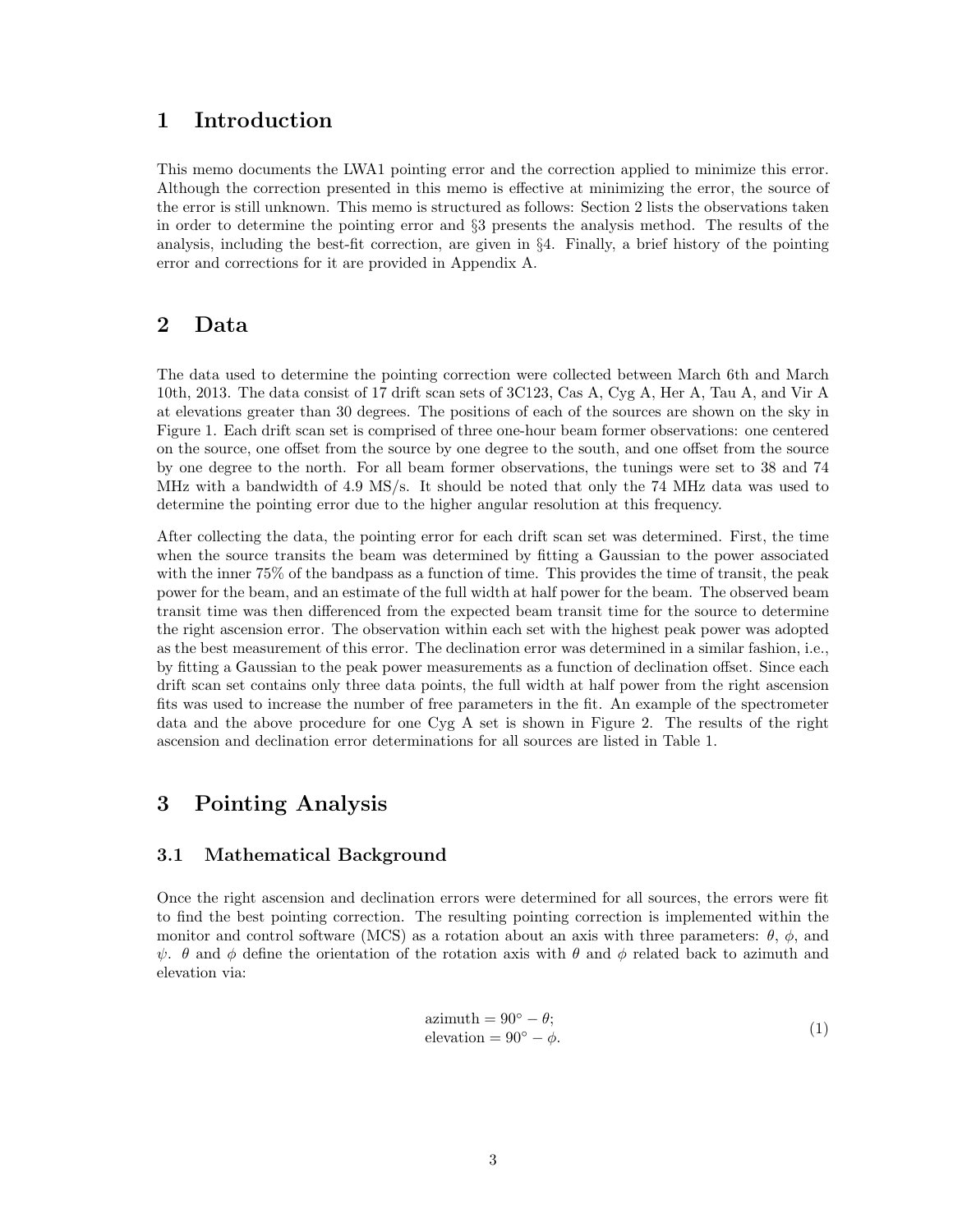The final parameter,  $\psi$ , defines the amount of rotation about this axis following the right hand rule. The rotation matrix<sup>1</sup>,  $\mathbb{R}$ , is defined as:

$$
\mathbb{R} = \mathbb{I}\cos\psi + [\vec{u}]_x \sin\psi + (\vec{u} \otimes \vec{u}) (1 - \cos\psi),\tag{2}
$$

where  $\mathbb I$  is the identity matrix,  $\vec u$  is the rotation axis defined as:

$$
\vec{u} = \begin{bmatrix} u_x \\ u_y \\ u_z \end{bmatrix} = \begin{bmatrix} \cos\phi\sin\theta \\ \sin\phi\cos\theta \\ \cos\theta \end{bmatrix},
$$
\n(3)

 $[\vec{u}]_x$  is the cross-product matrix of  $\vec{u}$ , and  $\vec{u} \otimes \vec{u}$  is the tensor product of  $\vec{u}$  with itself. The rotation matrix is applied to the topocentric coordinates for the specified pointing,  $\vec{c}$ , to yield the topocentric coordinate of the corrected pointing,  $\dot{b}$ , through:

$$
\vec{b} = \mathbb{R}\vec{c}.\tag{4}
$$

See Appendix B for a discusion about how to convert azimuth/elevation coordinates to and from topocentric coordinates.

#### 3.2 Fitting

The fitting routine employed a brute-force approach to find the best-fit rotation axis. Possible rotation axes were searched in two degree increments for  $\theta$  and  $\phi$  and in one degree increments for  $\psi$ . The parameter minimized during the fitting was the square root of the mean squared (RMS) error. After the minimum RMS error was found with the coarse search, a finer search was performed around the best-fit rotation axis. This finer search examined a range of  $\pm 8$  degrees in  $\theta$  and  $\phi$ , and  $\pm 4$  degrees in  $\psi$  around the coarse search solution at a resolution of one degree in  $\theta$  and  $\phi$  and 0.5 degrees in  $\psi$ . A final search was then performed on all three parameters with a range of  $\pm 4$  degrees in  $\theta$  and  $\phi$ , and  $\pm 2$  degrees in  $\psi$  around the coarse search solution at a resolution of 0.1 degrees for all parameters.

### 4 Results

Using the pointing errors listed in Table 1 and the procedure outlined in §3, the best-fit rotation axis was determined to be:

$$
\theta = 28.9^{\circ};
$$
  
\n $\phi = 127.6^{\circ};$   
\n $\psi = 0.6^{\circ}.$ 

This corresponds to an axis approximately 61 degrees above the northwest horizon (azimuth of ∼323 degrees). Figure 3 compares the total pointing error from Table 1 with the results of applying the above correction. Before the correction, the mean pointing error was 0.39 degrees. After correction, the mean pointing error was reduced to 0.10 degrees. The post-correction pointing errors also do not

<sup>&</sup>lt;sup>1</sup>For more information about the rotation matrix, see http://en.wikipedia.org/wiki/Rotation matrix and references therein.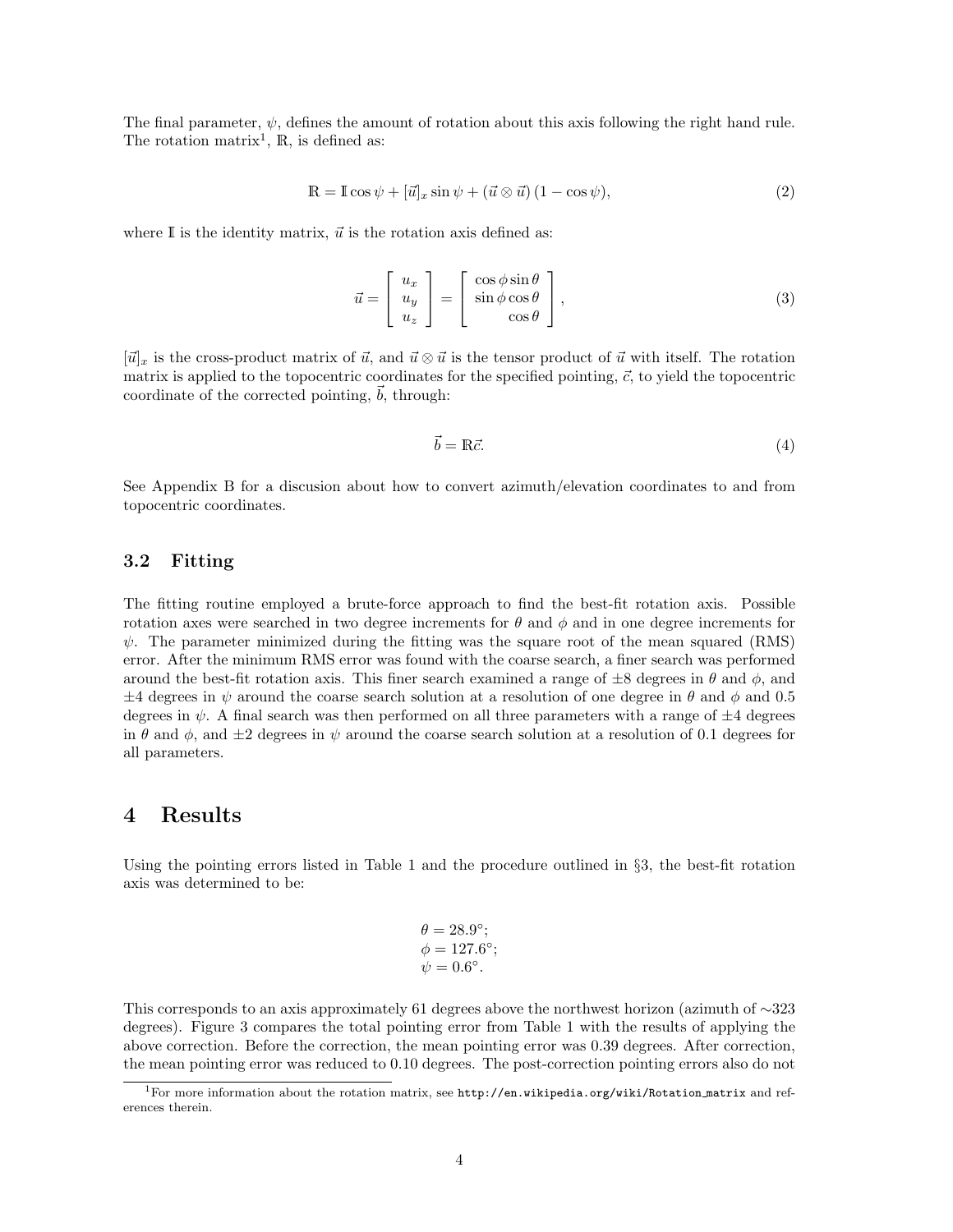show a strong correlation with elevation, indicating that the best-fit rotation should be applicable to a wide range of elevations. For reference, the best-fit line to the residual pointing error as a function of elevation has a slope of about 0.002 degrees of error per degree of elevation.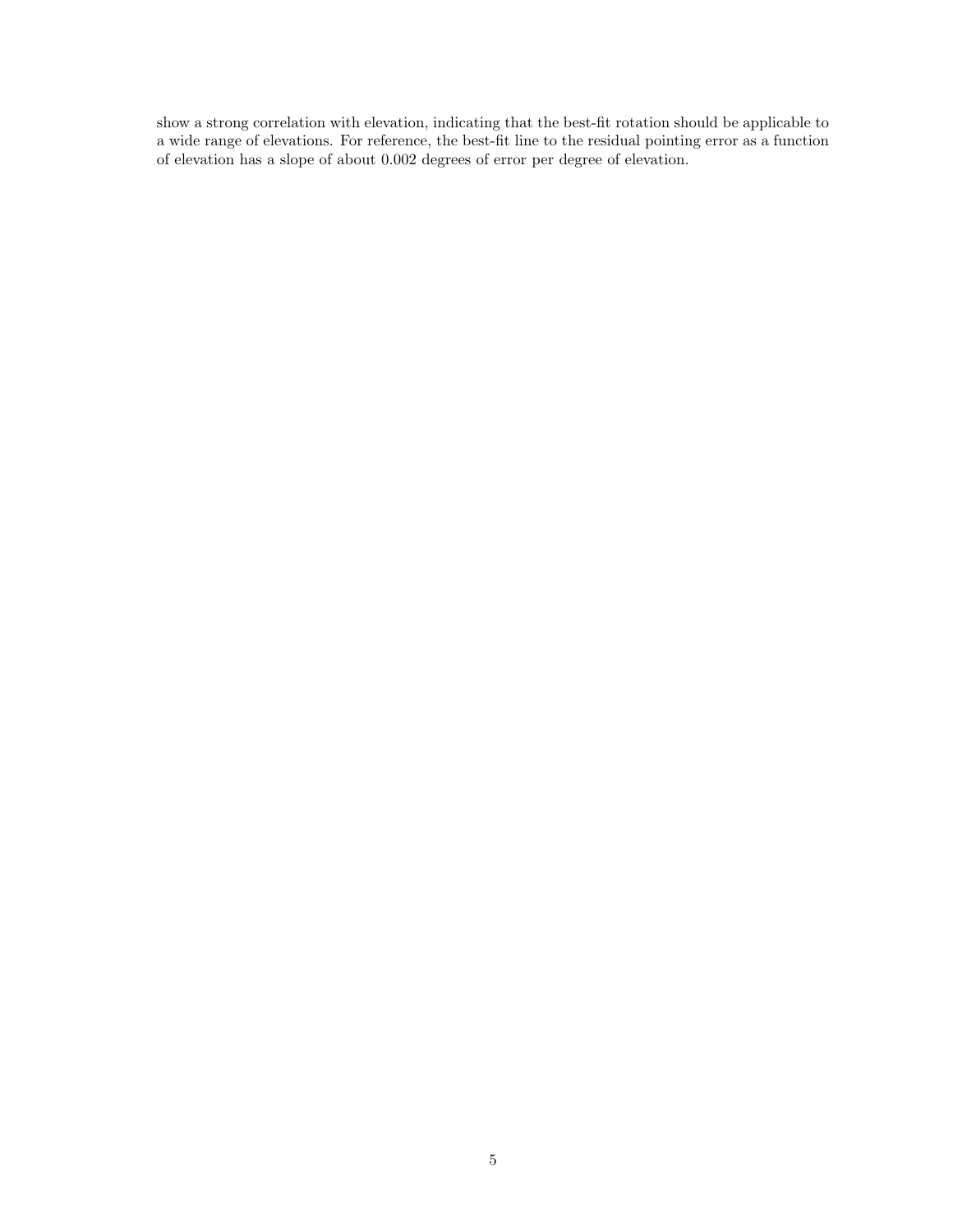# A A Brief History of the LWA1 Pointing Error and Correction

- March 19, 2012 First indications of a pointing error reported in beam former data by Steve Ellingson.
- Late March to early April, 2012 RA and dec. corrections manually applied to SDFs by the LWA1 operators.
- April 4, 2012 LWA1 operators begin using the shift SDF.py utility to apply a RA and dec. correction to SDFs before running. The correction is -7 minutes in RA and +1 degree in declination.
- April 10, 2012 Jake Hartman measures the pointing error in the PASI images and quantifies the error as a rotation about an axis.
- July 12, 2012 Patch applied to MCS to automatically apply a pointing correction based on a rotation about an axis. The initial correction applied is based off the PASI images.
- July 17, 2012 The PASI-based correction appears to overshoot the declination correction by 1 degree and undershoot the RA correction by 4 minutes based on a transit observation of Cyg A.
- August 7, 2012 Re-calibration of the delays based on observations of the Sun during a solar burst applied to the SSMIF.
- August 9, 2012 New pointing correction applied to the SSMIF based on a single fit to the transit of Cyg A.
- August 20, 2012 Campaign started to observe Cas A, Cyg A, Tau A, and Vir A to better determine the pointing correction.
- August 29, 2012 New pointing correction based on the new data found and applied to the SSMIF.
- September 1, 2012 Observations at transit for Cyg A, Cas A, and Tau A show the new correction to be working at least for transiting sources at low zenith angles near the meridian.
- September 14, 2012 A more systematic campaign started to observe Cas A, Cyg A, Tau A, and Vir A to better determine the pointing correction. This campaign will address the sky coverage limitations of the previous campaign.
- September 24, 2012 New pointing correction determined and applied to the SSMIF. A long track of Cyg A was started to verify the pointing correction. The long track indicated poor pointing away from transit.
- September 26, 2012 The MCS pointing correction calculation appears to have two typographical errors leading to the correction applied to SDFs to be in error (see Figure 4 in version 1 of this memo). These were corrected and a new long track of Cyg A was obtained. The new track showed the pointing correction to be working.
- March 6, 2013 An error was found in the cable model used for the previous calibrations. This was corrected and a new calibration was derived from TBW self-calibration methods. The overall pointing error was smaller with the new calibration.
- March 10, 2013 Finished a second round of pointing checks and determined the new best-fit rotation.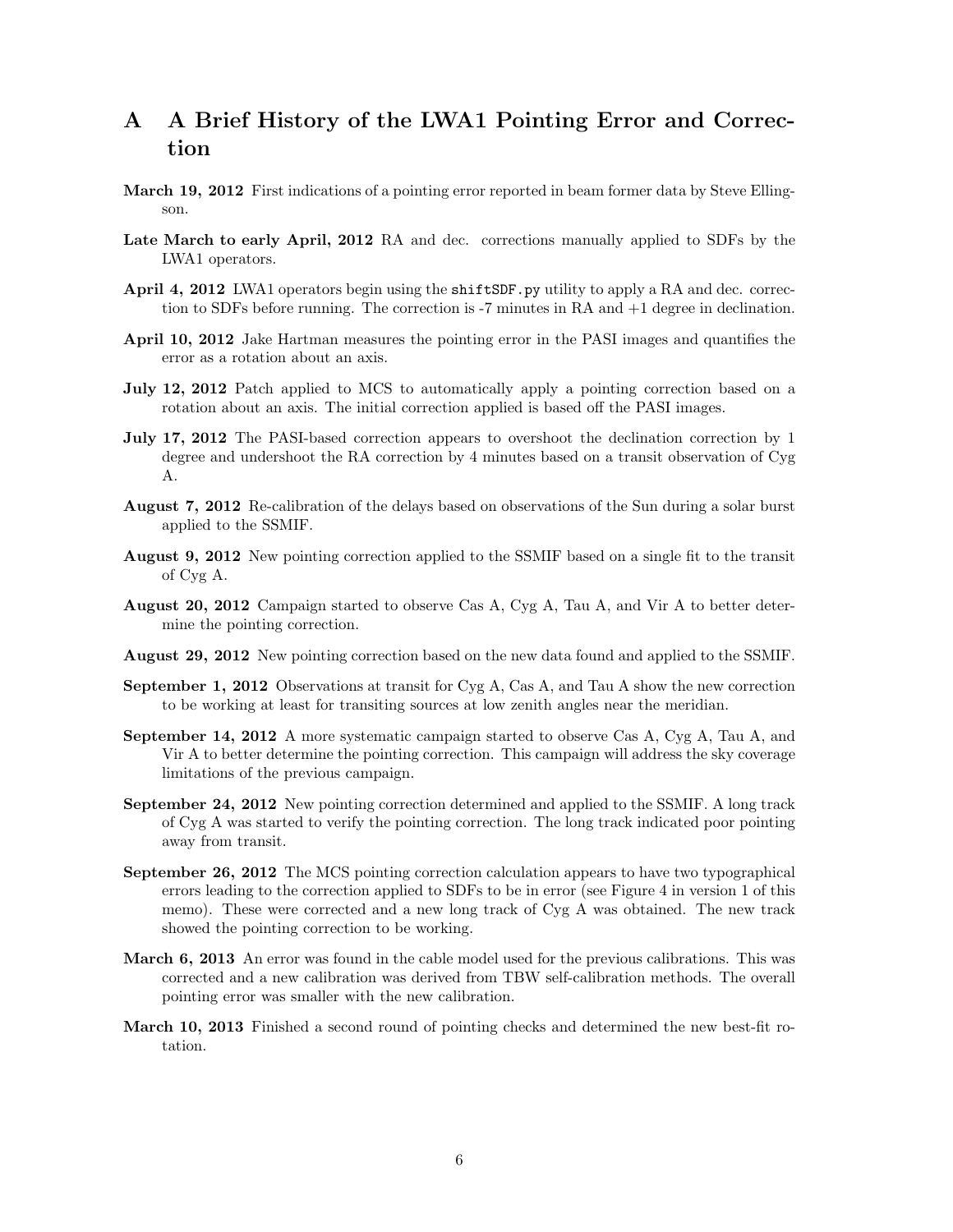# B Conversion of Azimuth/Elevation to and from Topocentric **Coordinates**

In order for the rotation matrix listed in Equation 2 to be applied, azimuth and elevation coordinates for the pointing need to be converted to topocentric coordinates. The topocentric coordinates are defined with the positive x-axis pointing east and the positive z-axis pointing toward zenith. For a given azimuth,  $az$ , and elevation,  $el$ , the corresponding topocentric coordinates,  $\vec{c}$ , are given by:

$$
\vec{c} = \begin{bmatrix} c_x \\ c_y \\ c_z \end{bmatrix} = \begin{bmatrix} \cos(90^\circ - az)\sin(90^\circ - el) \\ \sin(90^\circ - az)\cos(90^\circ - el) \\ \cos(90^\circ - az) \end{bmatrix} . \tag{5}
$$

After the rotation matrix has been applied according to Equation 4, the resulting topocentric coordinates can be converted back to azimuth and elevation values using:

$$
az = 90^{\circ} - \arctan\left(\frac{c_y}{c_x}\right);
$$
  
\n
$$
el = 90^{\circ} - \arccos c_z.
$$
\n(6)

## C Document History

- Version 2 (March 21, 2013)
	- Revised text for clarity.
	- Updated for the latest SSMIF (SSMIF 130310.txt).
- Version 1 (October 2, 2012)
	- Initial version.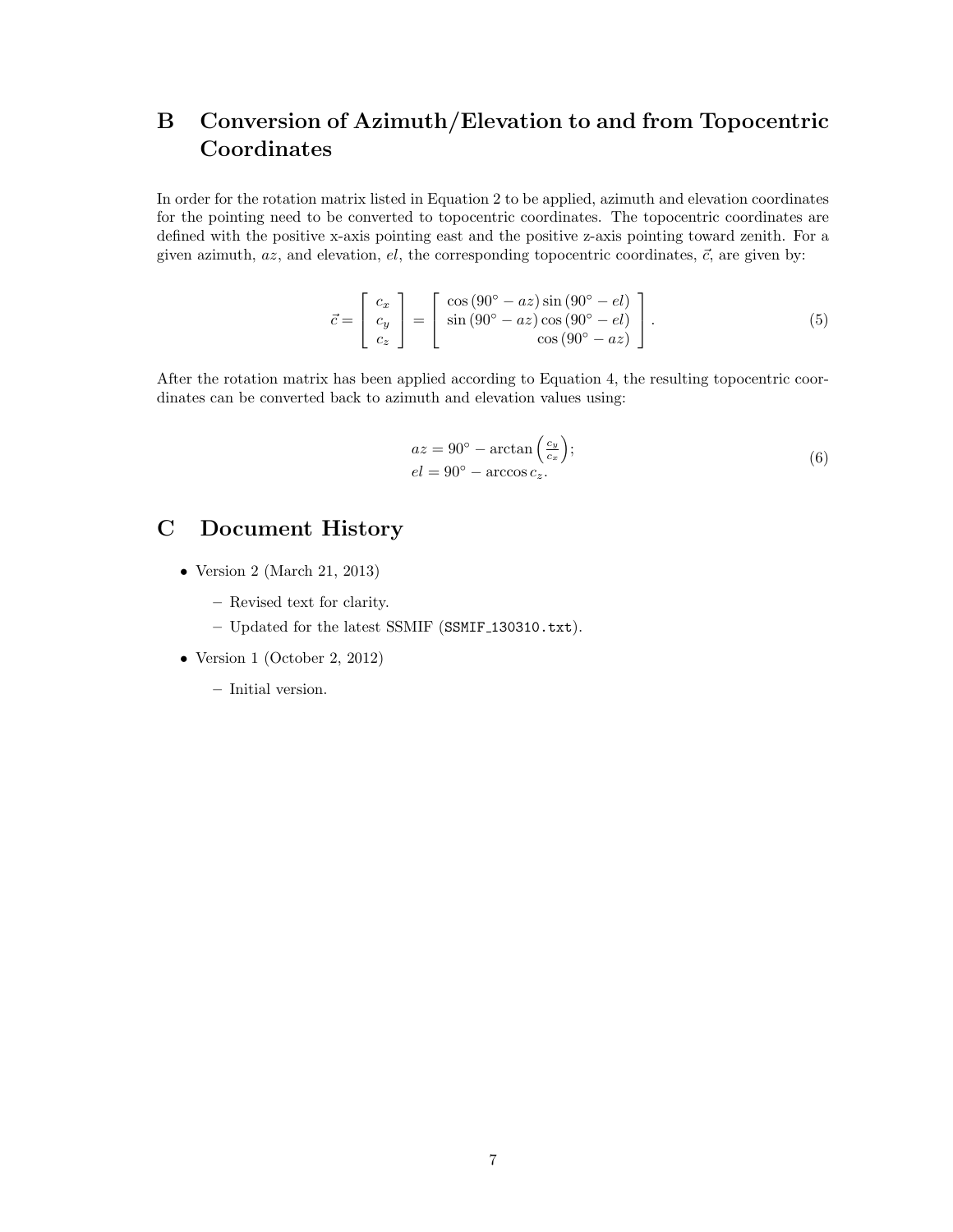| Source Name                     | UTC Observation Midpoint | Azimuth       | Elevation    | RA Error      | Dec. Error   |
|---------------------------------|--------------------------|---------------|--------------|---------------|--------------|
|                                 | [YYYY/MM/DD HH:MM:SS]    | [DDD:MM.SS.S] | [DD:MM:SS.S] | [HH:MM:SS.SS] | [DD:MM:SS.S] |
| 3C123                           | 2013/03/06 00:52:43      | 179:59:11.4   | 85:37:34.3   | 0:00:32.02    | 0:03:51.1    |
| TauA                            | 2013/03/06 01:49:59      | 179:59:32.1   | 77:57:03.7   | 0:01:15.03    | 0:08:14.8    |
| CygA                            | 2013/03/06 16:12:12      | 0:00:08.5     | 83:18:05.1   | 0:00:48.08    | 0:12:07.6    |
| VirA                            | 2013/03/07 05:22:50      | 103:23:08.0   | 40:00:31.9   | 0:02:38.71    | 0:19:23.4    |
| VirA                            | 2013/03/07 07:10:27      | 131:00:29.5   | 59:59:30.9   | 0:01:36.98    | 0:16:59.8    |
| VirA                            | 2013/03/07 08:41:06      | 180:00:07.9   | 68:14:40.1   | 0:01:35.65    | 0:13:14.1    |
| TauA                            | 2013/03/08 02:54:31      | 237:38:44.4   | 70:00:48.4   | 0:01:13.60    | 0:07:35.4    |
| TauA                            | 2013/03/08 04:36:01      | 264:08:41.0   | 50:01:00.2   | 0:01:29.07    | $-0:02:53.7$ |
| CygA                            | 2013/03/08 12:43:26      | 65:08:15.1    | 49:59:50.2   | 0:02:28.37    | 0:23:03.6    |
| HerA                            | 2013/03/09 10:54:38      | 130:00:49.4   | 49:59:15.1   | 0:01:57.17    | 0:13:06.6    |
| HerA                            | 2013/03/09 12:52:48      | 179:59:56.7   | 60:53:57.3   | 0:01:36.36    | 0:06:28.0    |
| $\operatorname{Cas}\nolimits A$ | 2013/03/09 14:54:21      | 38:34:56.0    | 40:00:01.3   | 0:02:22.21    | 0:24:52.0    |
| $\rm CasA$                      | 2013/03/09 17:42:20      | 26:23:56.7    | 60:00:02.2   | $-0:00:04.58$ | 0:19:42.5    |
| $\text{Cas}\Delta$              | 2013/03/09 19:23:59      | 359:59:51.4   | 65:11:05.1   | $-0:00:38.77$ | 0:13:00.2    |
| CygA                            | 2013/03/09 21:10:08      | 301:19:03.7   | 30:00:15.9   | 0:02:20.83    | $-0:03:43.9$ |
| $\text{Cas}\Delta$              | 2013/03/09 22:35:28      | 323:18:48.6   | 49:59:50.3   | $-0:00:35.60$ | $-0.05:32.6$ |
| $\text{Cas}\Delta$              | 2013/03/10 01:12:04      | 323:24:47.4   | 30:00:15.7   | 0:00:05.97    | $-0:22:46.6$ |

Table 1: List of Drift Scan Sets used to Determine the Pointing Error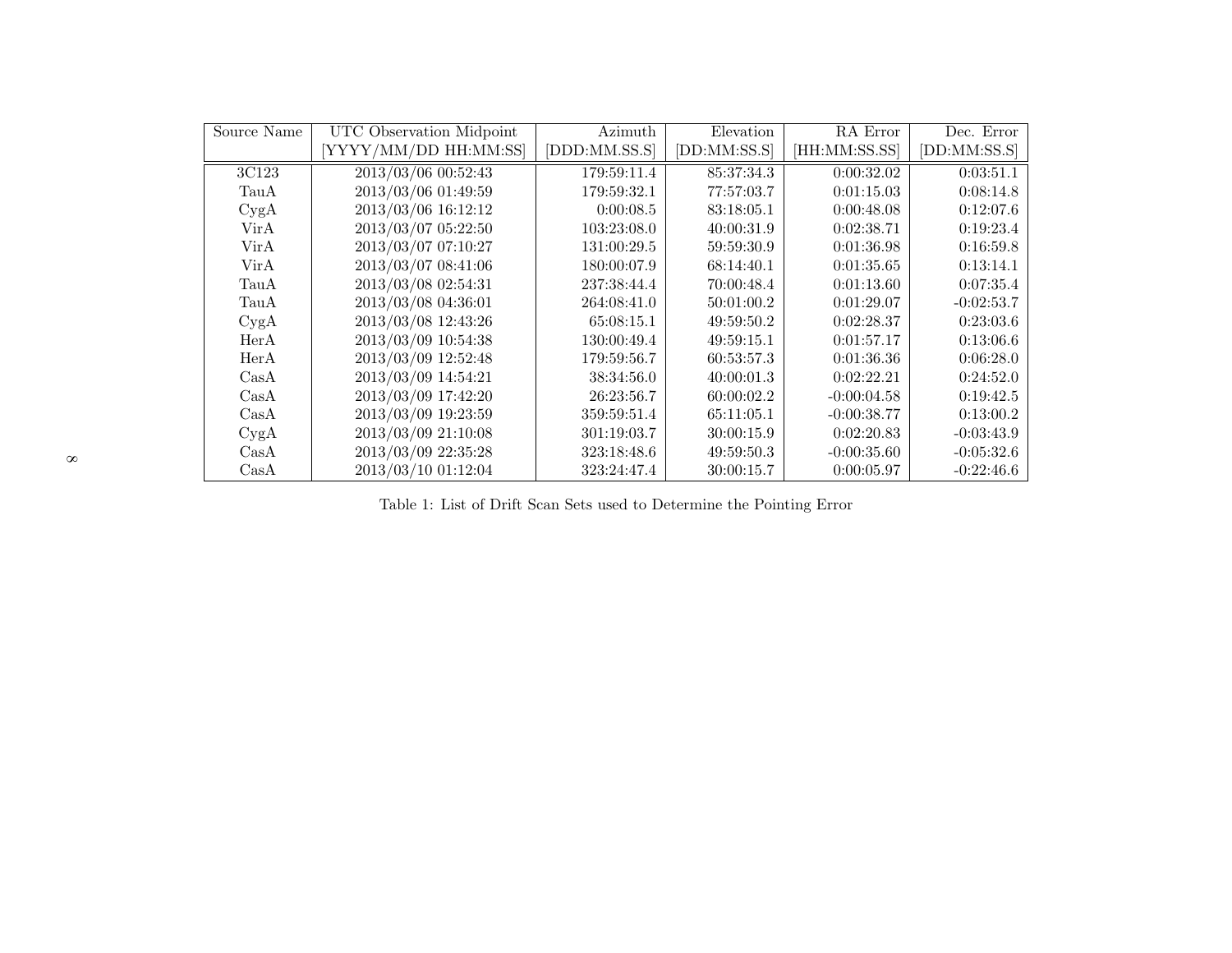

Figure 1: On-sky distribution for the sources listed in Table 1. North is up and east is to the left. Lines of constant elevation are marked by dotted lines at  $20^{\circ}$ ,  $40^{\circ}$ ,  $60^{\circ}$ , and  $80^{\circ}$ .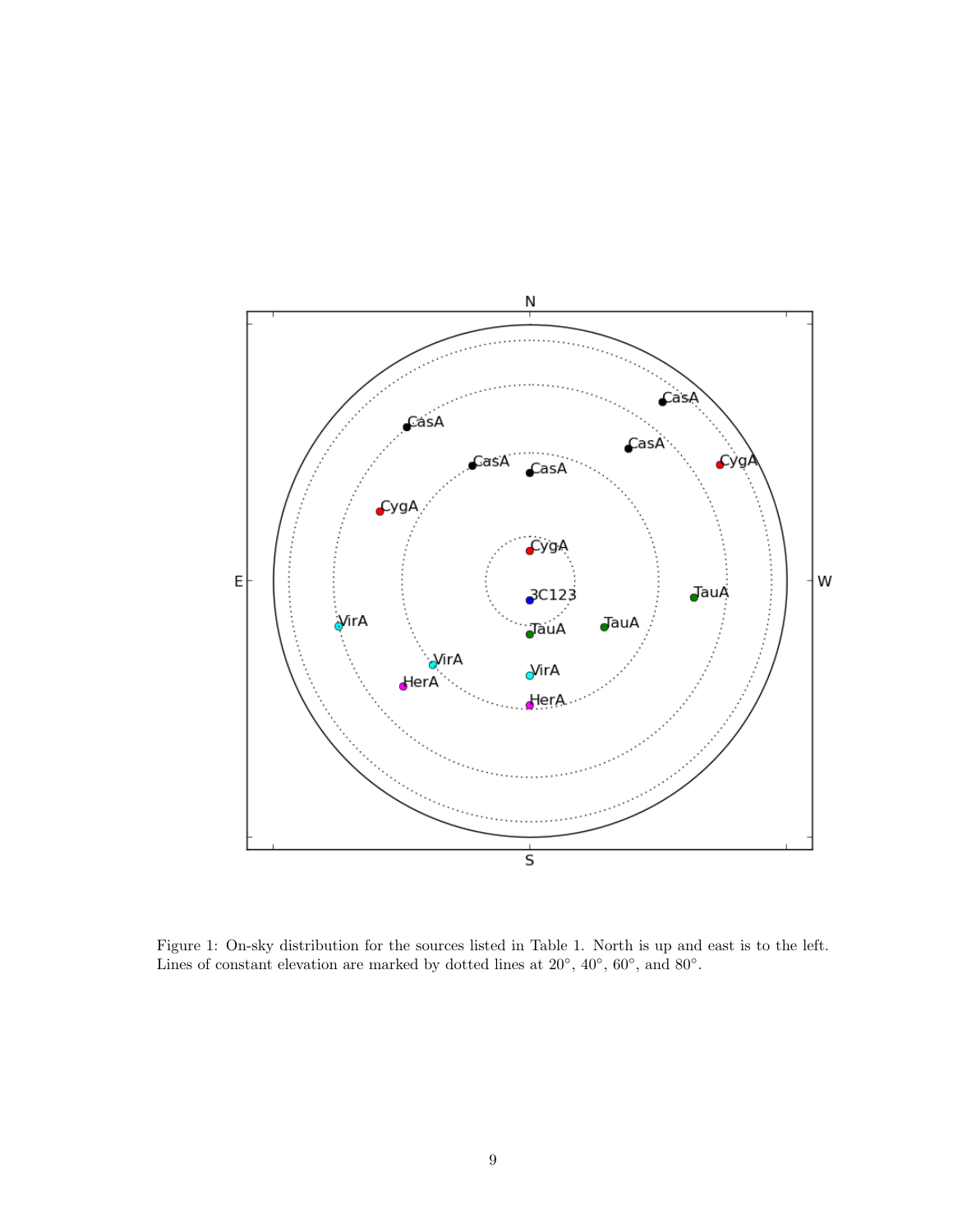

Figure 2: Plot of the spectrometer data collected for the Cyg A run on March 6, 2013. The x-axis is in UTC time while the y-axis is in linear power. The best-fit Gaussians for each of the beams are plotted as dashed lines while the beam transit times determined from the Gaussian fits are plotted as dotted lines. For this data, the error in RA is  $\sim$ 1 minute and the error in declination is  $\sim$ 13'.